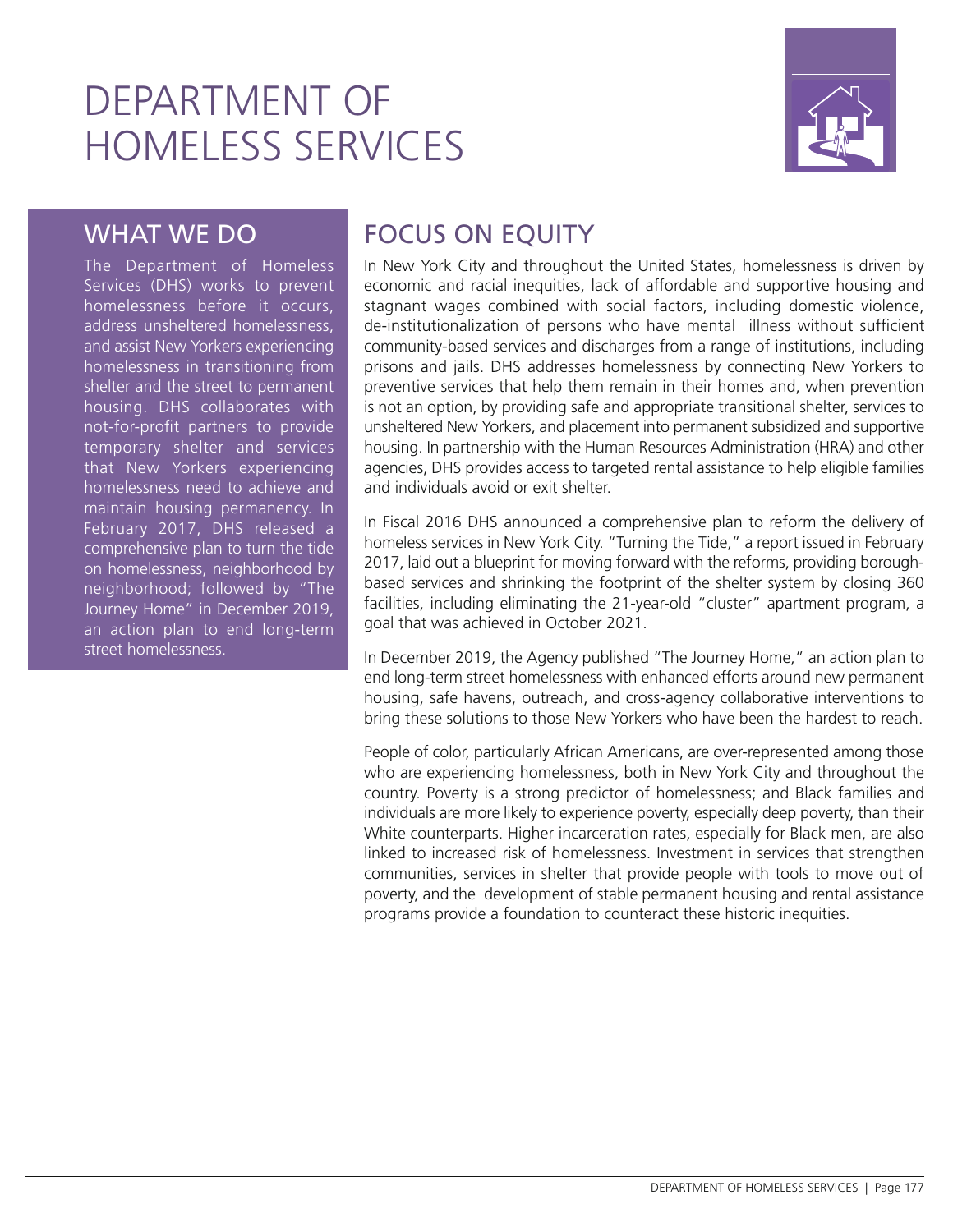### OUR SERVICES AND GOALS

**SERVICE 1 Provide temporary emergency housing to homeless individuals and families.**

- Goal 1a Ensure that individuals and families have access to emergency shelter and are immediately connected to appropriate mainstream resources.
- Goal 1b Ensure that all temporary shelters for homeless individuals and families are clean, safe and well-run.
- **SERVICE 2 Coordinate and/or provide support services to help individuals and families who are homeless exit shelter as quickly as possible.**
	- Goal 2a Facilitate exits and minimize clients' length of stay in shelters.
	- Goal 2b Minimize re-entries into the shelter services system.

**SERVICE 3 Help chronically unsheltered homeless individuals find stable, safe living situations.**

Goal 3a Reduce the number of unsheltered homeless individuals.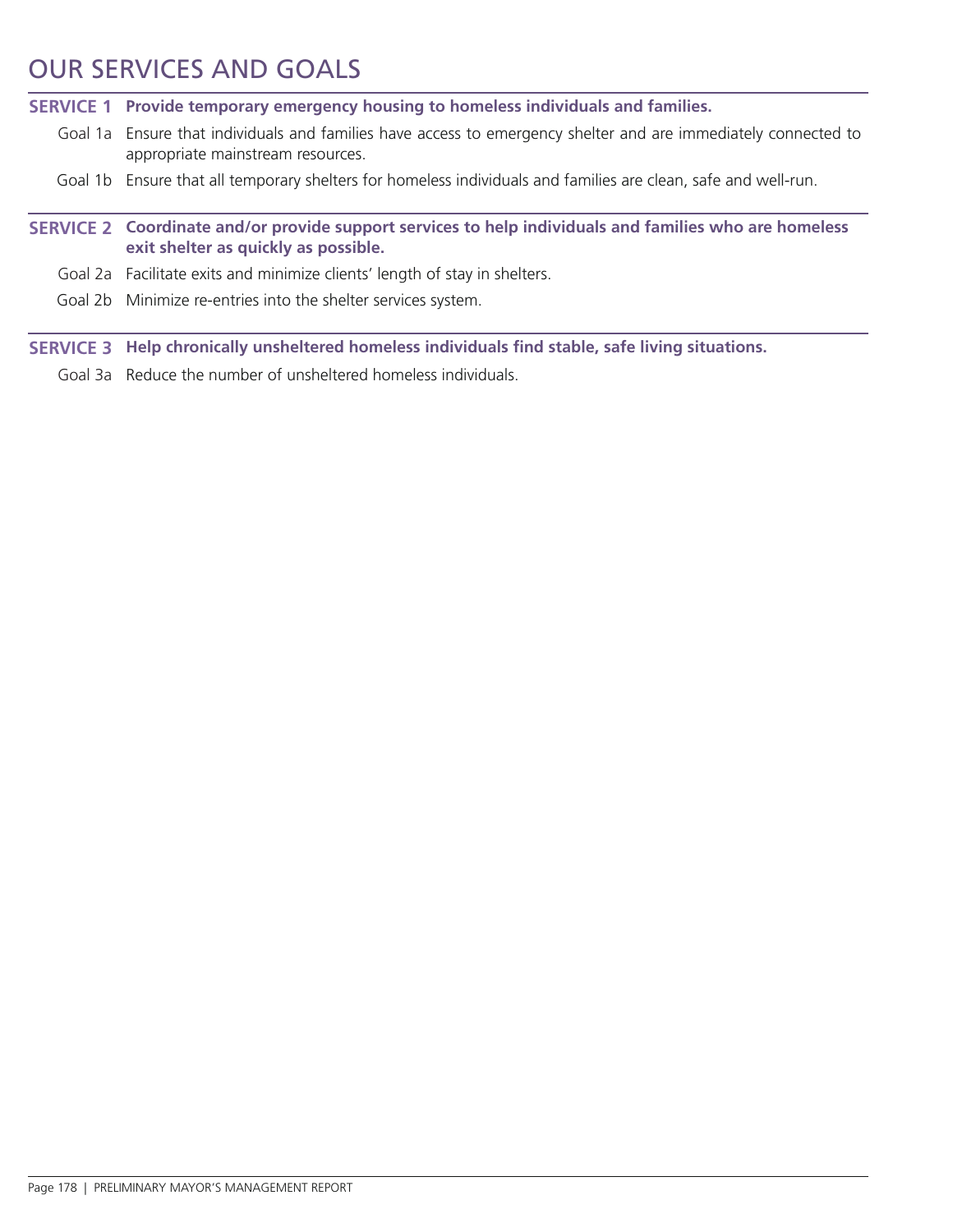### HOW WE PERFORMED

- During the first four months of Fiscal 2022, the average number of families with children, adult families, and single adults in shelter per day all declined compared to the same period in Fiscal 2021. The number of families with children in shelter was declining before the COVID-19 pandemic due to investments in prevention and rehousing programs, including rental assistance. The pandemic eviction moratorium also contributed to further declines in entrants to shelter for Adult Families and Families with Children. Single adult entrants to shelter increased 5.6 percent but remain below pre-pandemic levels.
- Families initially placed in shelter in the borough of their youngest school-aged child's school address increased 5.7 percent compared to the same period of Fiscal 2021. DHS continues to ensure that most families in shelter reside in the borough of their youngest child's school, consistent with same period last year. The average school attendance rate for children in the DHS shelter system increased to 82.1 percent compared to 71.4 percent during the same period last year, reflecting the impact of the return to in-person schooling.
- The rate of serious and violent incidents per 1,000 residents increased across all populations. COVID-19 related incidents, including quarantining of both staff and clients for contagious diseases, impacted all populations and accounted for the increase in serious incidents in the families with children population. The Agency's Serious Incident Unit (SIU), a centralized unit for all incident reporting that operates 24 hours a day, year-round, continued improving its quality assurance review process and recategorized certain incidents. By changing the methodology, more types of incidents were counted in the violent incident category in the single adult system than in the previous period. An increase in drug related incidents, including overdoses, consistent with city and national trends, also increased among single adults.
- Single adults exiting to permanent housing increased by 1.5 percent compared to the same period last year, with the largest increase coming in the subsidized exits category. Exits to permanent housing decreased for adult families by 25.1 percent. Exits to permanent housing declined by 32.9 percent for families with children, in part, because there are fewer families in shelter. While DHS remains committed to finding permanent housing for shelter residents, the housing placement process has been challenging for both providers and shelter residents during the pandemic. Additionally, while higher CityFHEPS rates went into effect in September of 2021, they had been announced several months previously, which caused a temporary slowdown in new leases during the interim period. This has since started to abate.
- During the first four months of Fiscal 2022, returns to shelter within one year declined 2.3 percentage points for single adults and increased by 1.1 percentage points for adult families and 0.3 percentage points for families with children. Due to the small size of the adult family system, this variation is due to the return of three families compared to the return of one family in the prior period. DHS's success in minimizing re-entries reflects the City's investment in subsidized housing that generates sustained and permanent placements within communities.
- The average length of stay increased across all systems, 10.0 percent for single adults, 19.1 percent for adult families, and 11.3 percent for families with children. This change is the result of the decline in shelter entries; there were fewer new entrants, who have a shorter length of stay, during the reporting period. The average in the first four months of Fiscal 2022 includes a larger proportion of the population with long-term stays in shelter. DHS continues to focus on addressing the housing and service needs of those longest in shelter, including targeted interventions for elderly clients and clients with disabilities.
- The number of HOME-STAT clients referred to placement into permanent housing, transitional housing, and other settings was 1,336 clients in the first four months of Fiscal 2022, a decrease of 34.9 percent compared to the number placed in the prior period, but similar to the number of clients placed in Fiscal 2020. The decrease was, in part, due to the prior year's success in bringing unprecedented numbers of people in from the streets during the nightly subway closures via the End of Line initiative. Before and during the COVID-19 pandemic, 24/7 outreach efforts have continued—with outreach teams extending a helping hand to New Yorkers experiencing unsheltered homelessness on the streets and in the subways around the clock.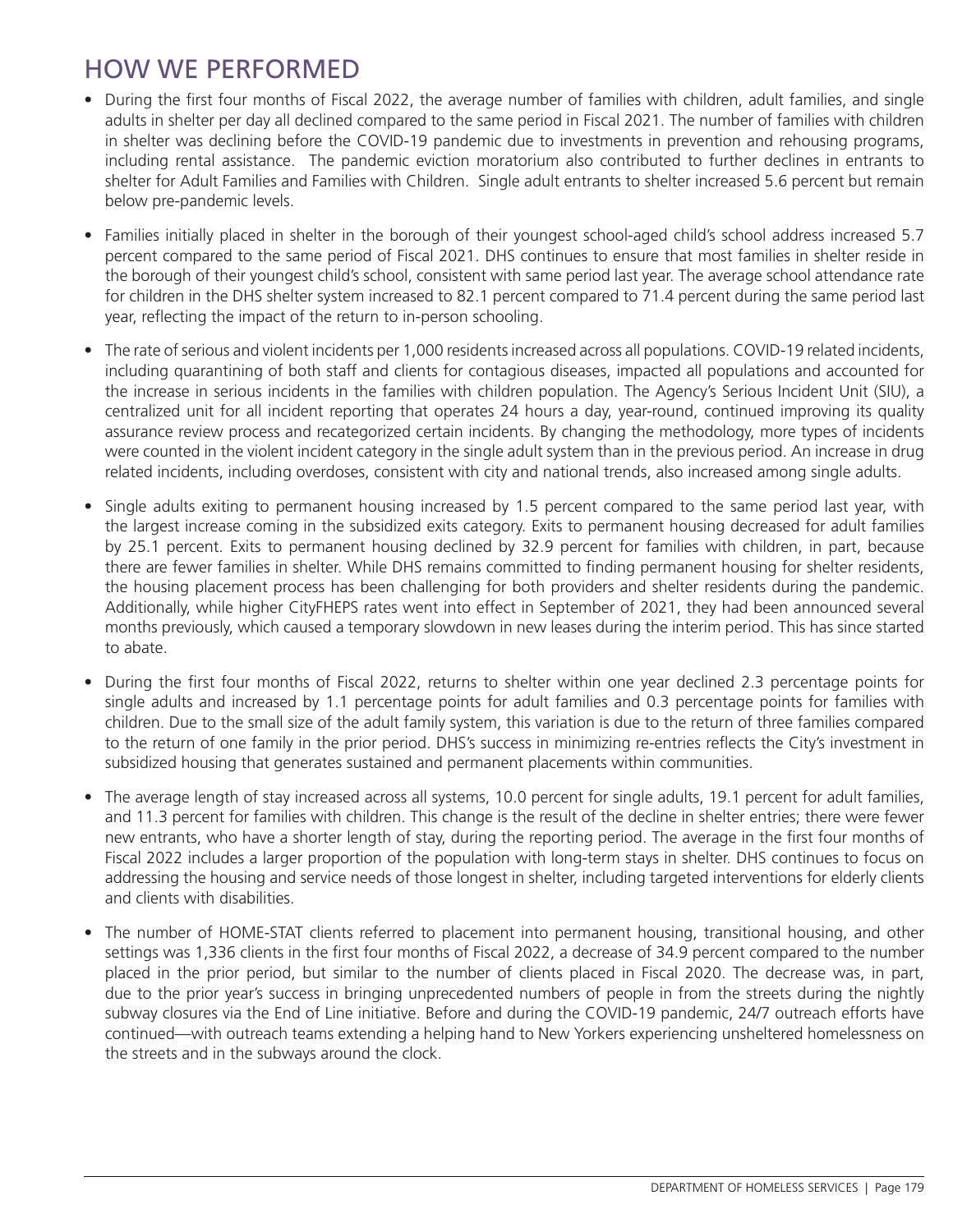SERVICE 1 **Provide temporary emergency housing to homeless individuals and families.**

Goal 1a Ensure that individuals and families have access to emergency shelter and are immediately connected to appropriate mainstream resources.

|                                                                                                                 |                              | Actual      |             | Target      |             | 4-Month Actual |             |
|-----------------------------------------------------------------------------------------------------------------|------------------------------|-------------|-------------|-------------|-------------|----------------|-------------|
| Performance Indicators                                                                                          | <b>FY19</b>                  | <b>FY20</b> | <b>FY21</b> | <b>FY22</b> | <b>FY23</b> | <b>FY21</b>    | <b>FY22</b> |
| ★ ● Average number of adult families in shelters per day                                                        | 2,510                        | 2,455       | 1,983       | ⇩           | ⇩           | 2,155          | 1,610       |
| $\star$ $\bullet$ Average number of families with children in shelters per day                                  | 12,415                       | 11,719      | 9,823       | ⇩           | ⇩           | 10,347         | 8,395       |
| $\star$ $\bullet$ Average number of single adults in shelters per day                                           | 16,094                       | 16,866      | 18,012      | ⇩           | ⇩           | 17,741         | 16,341      |
| ★ Adult families entering the DHS shelter services system                                                       | 1,433                        | 1,118       | 528         | ⇩           | ⇩           | 188            | 184         |
| ★ Families with children entering the DHS shelter services system                                               | 11,965                       | 10,087      | 6,107       | ⇩           | ⇩           | 2,302          | 2,011       |
| ★ Single adults entering the DHS shelter services system                                                        |                              | 20,296      | 18,127      | ⇩           | ⇩           | 5,881          | 6,210       |
| Families with children receiving public assistance (average) (%)                                                | 80.3%                        | 80.9%       | 84.7%       | 85.0%       | 85.0%       | 87.1%          | 78.8%       |
| Average school attendance rate for children in the DHS shelter services system (%)                              | 83.9%                        | 85.0%       | 77.9%       | $\star$     | $\star$     | 71.4%          | 82.1%       |
| Families initially placed in shelter in the borough of their youngest school-aged<br>child's school address (%) | 52.9%                        | 55.4%       | 57.6%       | 85.0%       | 85.0%       | 53.9%          | 59.6%       |
| Families living in shelter who received biopsychosocial screenings from mental<br>health clinicians (%)         | 66%                          | 79%         | 80%         | $\star$     | $\star$     | 79%            | 78%         |
| Families in shelter living in the borough of their youngest child's school (%)                                  |                              | 76.1%       | 75.4%       | $\star$     | $\star$     | 77.3%          | 77.3%       |
| ★ Critical Indicator<br><b><math>*</math> Equity Indicator</b><br>"NA" Not Available                            | <b>☆↓ Directional Target</b> |             | * None      |             |             |                |             |

### Goal 1b Ensure that all temporary shelters for homeless individuals and families are clean, safe and well-run.

|                                                                                                    |                               | Actual      |             |             | Target      | 4-Month Actual |             |
|----------------------------------------------------------------------------------------------------|-------------------------------|-------------|-------------|-------------|-------------|----------------|-------------|
| Performance Indicators                                                                             | <b>FY19</b>                   | <b>FY20</b> | <b>FY21</b> | <b>FY22</b> | <b>FY23</b> | <b>FY21</b>    | <b>FY22</b> |
| * Adult shelter inspections with safety, maintenance or cleanliness deficiencies per<br>1,000 beds | 0.00                          | 0.00        | 0.00        | $\star$     | $\star$     | <b>NA</b>      | <b>NA</b>   |
| ★ Serious incidents in the adult shelter system, per 1,000 residents                               | 20.6                          | 26.6        | 38.1        | ⇩           | ⇩           | 32.4           | 43.0        |
| Serious violent incidents in the adult shelter system, per 1,000 residents                         |                               | 2.2         | 2.5         | $\star$     | $\star$     | 2.3            | 4.5         |
| $\star$ Serious incidents in the adult family shelter system, per 1,000 residents                  |                               | 13.8        | 16.3        | ⇩           | ⇩           | 13.1           | 16.6        |
| Serious violent incidents in the adult family shelter system, per 1,000 residents                  |                               | 1.4         | 1.0         | $\star$     | $\star$     | 1.2            | 1.8         |
| ★ Serious incidents in the families with children shelter system, per 1,000 residents              | 5.6                           | 7.6         | 11.5        | ⇩           | ⇩           | 8.9            | 12.1        |
| Serious violent incidents in the families with children shelter system, per 1,000<br>residents     | 0.8                           | 0.9         | 1.0         | $\star$     | $\star$     | 0.9            | 1.2         |
| Cost per day for shelter facilities - Single adult facilities (\$) (annual)                        | \$124.38                      | \$130.63    | \$137.74    | $\star$     | $\star$     | <b>NA</b>      | <b>NA</b>   |
| Cost per day for shelter facilities - Family facilities (\$) (annual)                              |                               | \$198.67    | \$191.36    | $\star$     | $\star$     | <b>NA</b>      | <b>NA</b>   |
| - Adult families                                                                                   | \$158.71                      | \$171.40    | \$172.99    | $\star$     | $\star$     | <b>NA</b>      | <b>NA</b>   |
| - Families with children                                                                           |                               | \$202.69    | \$193.76    | $\star$     | $\star$     | <b>NA</b>      | <b>NA</b>   |
| ★ Critical Indicator<br><b><math>*</math> Equity Indicator</b><br>"NA" Not Available               | <b>û ↓ Directional Target</b> |             | * None      |             |             |                |             |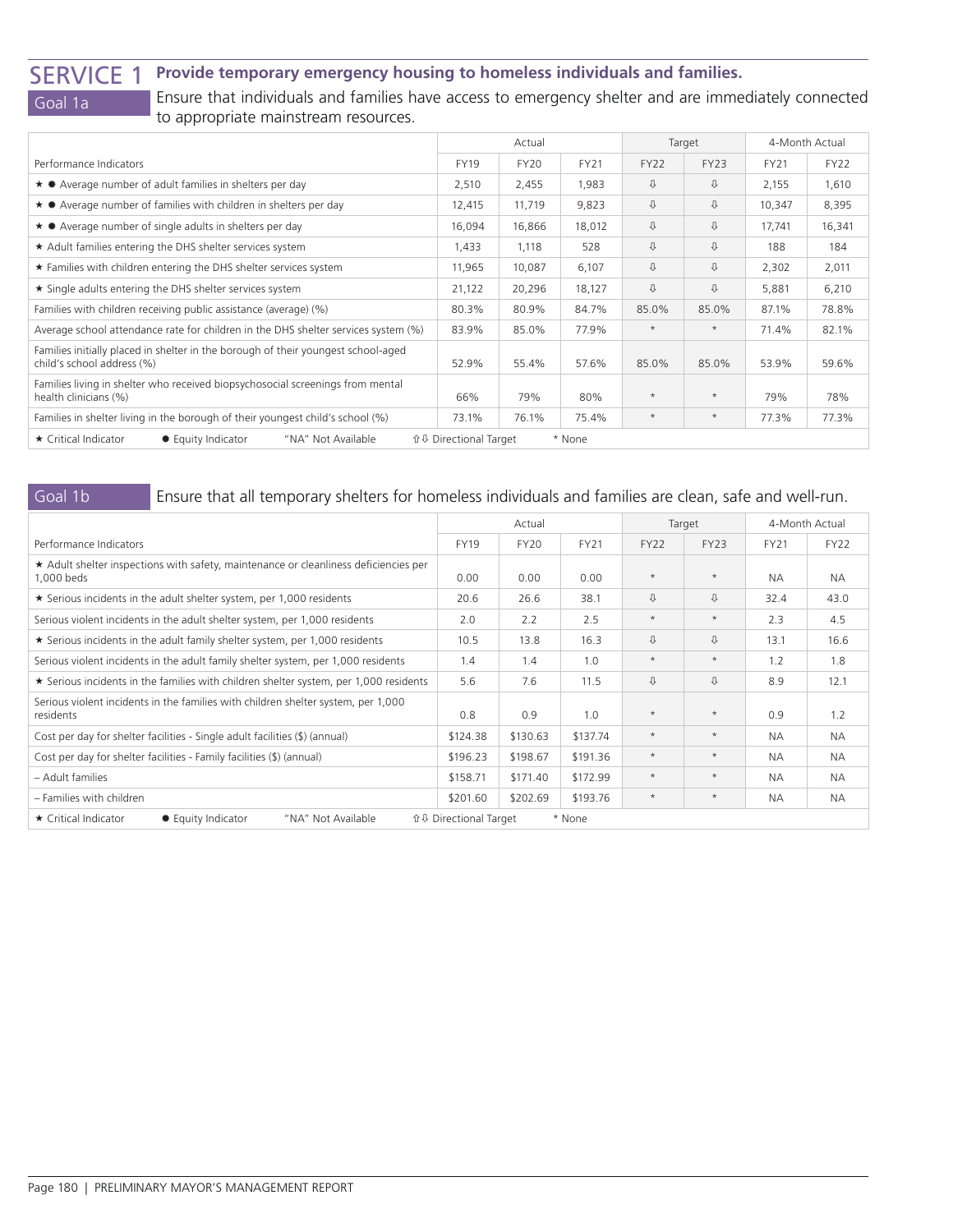### SERVICE 2 **Coordinate and/or provide support services to help individuals and families who are homeless exit shelter as quickly as possible.**

Goal 2a **Facilitate exits and minimize clients' length of stay in shelters.** 

|                                                                         | Actual                       |             | Target      |             | 4-Month Actual |             |             |
|-------------------------------------------------------------------------|------------------------------|-------------|-------------|-------------|----------------|-------------|-------------|
| Performance Indicators                                                  | <b>FY19</b>                  | <b>FY20</b> | <b>FY21</b> | <b>FY22</b> | <b>FY23</b>    | <b>FY21</b> | <b>FY22</b> |
| Single adults exiting to permanent housing                              | 8,912                        | 7,890       | 6,539       | $\star$     | $\star$        | 2,000       | 2,030       |
| - subsidized                                                            | 5,001                        | 4,824       | 4,603       | $\star$     | $\star$        | 1,300       | 1,366       |
| - unsubsidized                                                          | 3,911                        | 3,066       | 1,936       | $\star$     | $\star$        | 700         | 666         |
| Adult families exiting to permanent housing                             | 543                          | 465         | 496         | $\star$     | $\star$        | 183         | 137         |
| - subsidized                                                            | 439                          | 379         | 393         | $\star$     | $\star$        | 137         | 114         |
| - unsubsidized                                                          | 104                          | 86          | 103         | $\star$     | $\star$        | 46          | 23          |
| Families with children exiting to permanent housing                     | 9,137                        | 7,992       | 7,191       | $\star$     | $\star$        | 2,389       | 1,603       |
| - subsidized                                                            | 6,872                        | 6,142       | 4,647       | $\star$     | $\star$        | 1,756       | 1,211       |
| - unsubsidized                                                          | 2,265                        | 1,850       | 1,544       | $\star$     | $\star$        | 633         | 392         |
| $\star$ Average length of stay for single adults in shelter (days)      | 418                          | 437         | 483         | ⇩           | ⇩              | 470         | 517         |
| ★ Average length of stay for adult families in shelter (days)           |                              | 630         | 773         | ⇩           | ⇩              | 724         | 862         |
| * Average length of stay for families with children in shelter (days)   |                              | 443         | 520         | ⇩           | ⇩              | 495         | 551         |
| ★ Critical Indicator<br>"NA" Not Available<br><b>● Equity Indicator</b> | <b>↑↓ Directional Target</b> |             | * None      |             |                |             |             |

### Goal 2b Minimize re-entries into the shelter services system.

|                                                                                                                                 | Actual                       |             |        | Target      |             | 4-Month Actual |             |
|---------------------------------------------------------------------------------------------------------------------------------|------------------------------|-------------|--------|-------------|-------------|----------------|-------------|
| Performance Indicators                                                                                                          | <b>FY19</b>                  | <b>FY20</b> | FY21   | <b>FY22</b> | <b>FY23</b> | <b>FY21</b>    | <b>FY22</b> |
| ★ Single adults who exited to permanent housing and returned to the DHS shelter<br>services system within one year (%)          | 17.3%                        | 14.2%       | 11.8%  | 20.0%       | 20.0%       | 12.4%          | 10.1%       |
| $\star$ – subsidized exits (%)                                                                                                  | 6.5%                         | 5.8%        | 5.6%   | ⇩           | ⇩           | 5.9%           | 4.7%        |
| $\star$ – unsubsidized exits (%)                                                                                                | 27.2%                        | 24.8%       | 21.7%  | ⇩           | ⇩           | 22.9%          | 20.0%       |
| ★ Adult families who exited to permanent housing and returned to the DHS shelter<br>services system within one year (%)         | 5.6%                         | 1.7%        | 1.3%   | 12.5%       | 12.5%       | 0.5%           | 1.6%        |
| $\star$ – subsidized exits (%)                                                                                                  | $1.0\%$                      | $0.0\%$     | 0.7%   | ⇩           | ⇩           | 0.6%           | $0.0\%$     |
| $\star$ – unsubsidized exits (%)                                                                                                | 13.2%                        | 7.7%        | 3.6%   | ⇩           | ⇩           | $0.0\%$        | 6.7%        |
| * Families with children who exited to permanent housing and returned to the<br>DHS shelter services system within one year (%) | 7.0%                         | 5.6%        | 4.1%   | 12.5%       | 12.5%       | 4.1%           | 4.4%        |
| $\star$ – subsidized exits (%)                                                                                                  | $1.3\%$                      | 1.0%        | 0.5%   | ⇩           | ⇩           | 0.6%           | 0.3%        |
| $\star$ – unsubsidized exits (%)                                                                                                | 21.6%                        | 19.5%       | 15.6%  | ⇩           | ⇩           | 15.9%          | 15.7%       |
| ★ Critical Indicator<br>"NA" Not Available<br><b>● Equity Indicator</b>                                                         | <b>↑↓ Directional Target</b> |             | * None |             |             |                |             |

### SERVICE 3 **Help chronically unsheltered homeless individuals find stable, safe living situations.**

| ╌ |    |
|---|----|
|   | a, |

Reduce the number of unsheltered homeless individuals.

|                                                                                                                                                                                 | Actual                            |             |             |             | Target      |             | 4-Month Actual |
|---------------------------------------------------------------------------------------------------------------------------------------------------------------------------------|-----------------------------------|-------------|-------------|-------------|-------------|-------------|----------------|
| Performance Indicators                                                                                                                                                          | <b>FY19</b>                       | <b>FY20</b> | <b>FY21</b> | <b>FY22</b> | <b>FY23</b> | <b>FY21</b> | <b>FY22</b>    |
| ★ Unsheltered individuals who are estimated to be living on the streets, in parks,<br>under highways, on subways, and in the public transportation stations in New York<br>City | 3,588                             | 3,857       | 2.376       | ⇩           |             | <b>NA</b>   | <b>NA</b>      |
| ★ HOME-STAT clients referred to placement into permanent housing, transitional<br>housing and other settings                                                                    | 2.753                             | 5,909       | 5.454       | ⇧           |             | 2.053       | 1.336          |
| ★ Critical Indicator<br>"NA" Not Available<br><b><math>*</math> Equity Indicator</b>                                                                                            | <b>û &amp; Directional Target</b> |             | * None      |             |             |             |                |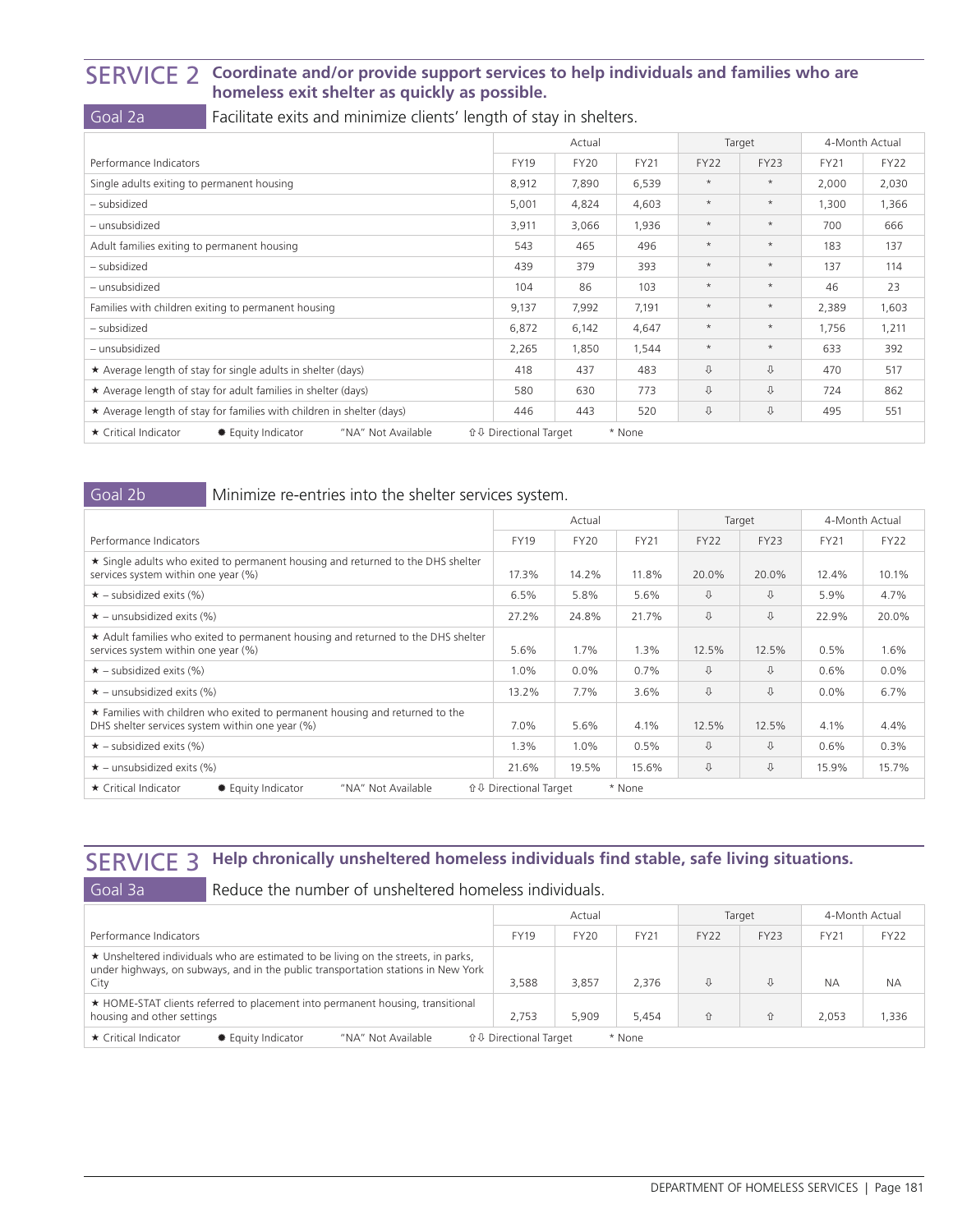### AGENCY-WIDE MANAGEMENT

|                             |                           |                    |                               | Actual      |             |             | Target      |             | 4-Month Actual |
|-----------------------------|---------------------------|--------------------|-------------------------------|-------------|-------------|-------------|-------------|-------------|----------------|
| Performance Indicators      |                           |                    | <b>FY19</b>                   | <b>FY20</b> | <b>FY21</b> | <b>FY22</b> | <b>FY23</b> | <b>FY21</b> | <b>FY22</b>    |
| Workplace injuries reported |                           |                    | 210                           | 149         | 104         |             |             | 28          | 29             |
| ★ Critical Indicator        | <b>● Equity Indicator</b> | "NA" Not Available | <b>û ↓ Directional Target</b> |             | * None      |             |             |             |                |

## AGENCY CUSTOMER SERVICE

| Performance Indicators                                                                                                                |             | Actual      |             | Target      |             | 4-Month Actual |             |  |
|---------------------------------------------------------------------------------------------------------------------------------------|-------------|-------------|-------------|-------------|-------------|----------------|-------------|--|
| <b>Customer Experience</b>                                                                                                            | <b>FY19</b> | <b>FY20</b> | <b>FY21</b> | <b>FY22</b> | <b>FY23</b> | <b>FY21</b>    | <b>FY22</b> |  |
| Completed requests for interpretation                                                                                                 | 15,957      | 18,660      | 26,123      | $\star$     | $\star$     | 5,614          | 12,716      |  |
| Letters responded to in 14 days (%)                                                                                                   | 88%         | 98%         | 100%        | $\star$     | $\star$     | 100%           | 98%         |  |
| E-mails responded to in 14 days (%)                                                                                                   | 99%         | 99%         | 99%         | $\star$     | $\star$     | 96%            | 100%        |  |
| Average wait time to speak with a customer service agent (minutes)                                                                    | 4           | 50          | 55          | $\star$     | $\star$     | 37             | 76          |  |
| CORE facility rating                                                                                                                  | <b>NA</b>   | 94          | 100         | $\star$     | $\star$     | <b>NA</b>      | <b>NA</b>   |  |
| $\star$ Critical Indicator<br>"NA" Not Available<br><b>û ↓ Directional Target</b><br><b><math>*</math> Equity Indicator</b><br>* None |             |             |             |             |             |                |             |  |

### AGENCY RESOURCES

| Resource Indicators                                                                                               |             | Actual    |           | Sept. 2021<br>MMR Plan | Updated<br>Plan | Plan      |             | 4-Month Actual |
|-------------------------------------------------------------------------------------------------------------------|-------------|-----------|-----------|------------------------|-----------------|-----------|-------------|----------------|
|                                                                                                                   | <b>FY19</b> | FY20      | FY21      | <b>FY22</b>            | FY221           | FY231     | <b>FY21</b> | FY22           |
| Expenditures (\$000,000) <sup>2</sup>                                                                             | \$2,184.1   | \$2,369.2 | \$3,044.5 | \$2,211.0              | \$2,766.1       | \$2,151.4 | \$1,904.5   | \$1,701.4      |
| Personnel                                                                                                         | 2,319       | 2,119     | 2,005     | 2,417                  | 2,374           | 1,993     | 2,083       | 1,981          |
| Overtime paid (\$000,000)                                                                                         | \$17.8      | \$19.9    | \$19.8    | \$3.9                  | \$17.3          | \$3.8     | \$5.1       | \$5.4          |
| Capital commitments (\$000,000)                                                                                   | \$47.0      | \$11.0    | \$20.1    | \$54.6                 | \$64.7          | \$69.6    | \$2.3       | \$2.2          |
| Human services contract budget (\$000,000)                                                                        | \$1,851.5   | \$2,029.8 | \$2,709.5 | \$1,880.1              | \$2,447.1       | \$1,854.7 | \$818.0     | \$715.9        |
| <sup>2</sup> Expenditures include all funds<br><sup>1</sup> February 2022 Financial Plan.<br>"NA" - Not Available |             |           |           |                        |                 |           |             |                |

### SPENDING AND BUDGET INFORMATION

Where possible, the relationship between an agency's goals and its expenditures and planned resources, by budgetary unit of appropriation (UA), is shown in the 'Applicable MMR Goals' column. Each relationship is not necessarily exhaustive or exclusive. Any one goal may be connected to multiple UAs, and any UA may be connected to multiple goals.

| Unit of Appropriation                                                                                                                                           | Expenditures<br>FY211<br>(5000,000) | February 2022 Financial Plan<br>FY22 <sup>2</sup><br>(\$000,000) | Applicable MMR Goals <sup>3</sup>                     |
|-----------------------------------------------------------------------------------------------------------------------------------------------------------------|-------------------------------------|------------------------------------------------------------------|-------------------------------------------------------|
| Personal Services - Total                                                                                                                                       | \$161.4                             | \$170.5                                                          |                                                       |
| 100 - Shelter Intake and Program                                                                                                                                | \$126.0                             | \$114.4                                                          | All                                                   |
| 101 - Administration                                                                                                                                            | \$31.4                              | \$35.2                                                           | All                                                   |
| 102 - Street Programs                                                                                                                                           | \$4.0                               | \$20.8                                                           | 3a                                                    |
| Other Than Personal Services - Total                                                                                                                            | \$2,707.0                           | \$2,595.7                                                        | All                                                   |
| 200 - Shelter Intake and Program                                                                                                                                | \$2,707.0                           | \$2,348.8                                                        | All                                                   |
| 201 - Administration                                                                                                                                            | <b>NA</b>                           | \$26.9                                                           | All                                                   |
| 202 - Street Programs                                                                                                                                           | <b>NA</b>                           | \$219.9                                                          | 3a                                                    |
| Agency Total                                                                                                                                                    | \$2,868.4                           | \$2,766.1                                                        |                                                       |
| <sup>1</sup> Comprehensive Annual Financial Report (CAFR) for the Fiscal Year ended June 30, 2021. Includes all funds.<br>"NA" Not Available * None<br>chapter. |                                     | <sup>2</sup> Includes all funds.                                 | <sup>3</sup> Refer to agency goals listed at front of |